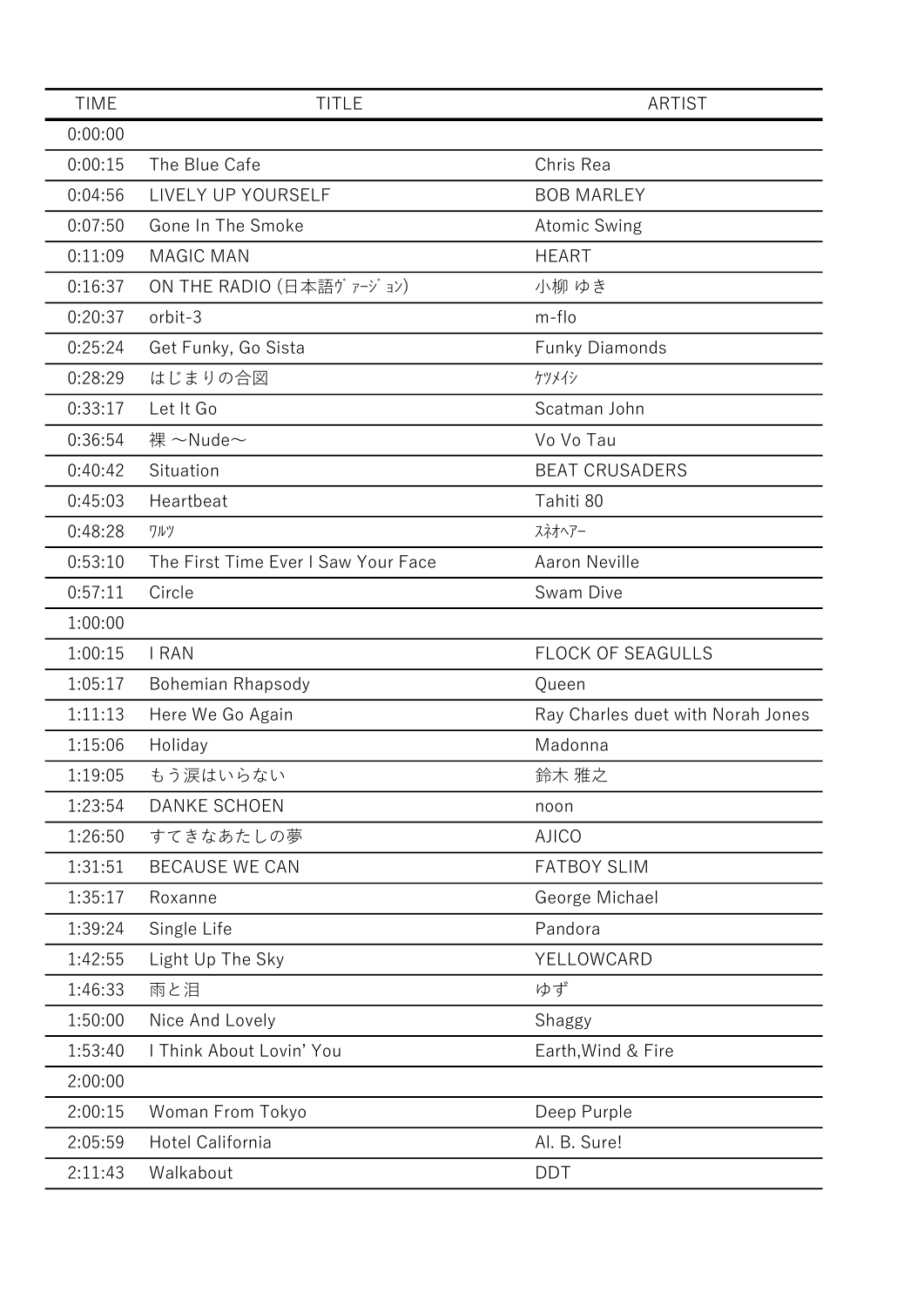| <b>TIME</b> | <b>TITLE</b>               | <b>ARTIST</b>                        |
|-------------|----------------------------|--------------------------------------|
| 2:14:45     | Talk To Me                 | Babyface                             |
| 2:19:29     | <b>Brand New Day</b>       | <b>Sting</b>                         |
| 2:24:48     | FEEL GOOD                  | <b>ERIC BENE'T feat. Faith Evans</b> |
| 2:28:33     | The Sun Is My Enemy 太陽は僕の敵 | Cornelius                            |
| 2:34:13     | If I Believe               | 倉木 麻衣                                |
| 2:37:53     | Spotlight                  | Gucci Mane Feat. Usher               |
| 2:41:47     | Next Lounge                | 嶋野 百恵                                |
| 2:47:06     | Mi-Na-Kear                 | CJ Lewis                             |
| 2:51:22     | Like a sunshine, my memory | <b>PUSHIM</b>                        |
| 2:55:55     | 中央線                        | 矢野 顕子                                |
| 3:00:00     |                            |                                      |
| 3:00:14     | ノクターン                      | 平原 綾香                                |
| 3:04:54     | Little Piece Of Heaven     | Neville Brothers                     |
| 3:08:55     | <b>SLY</b>                 | <b>RIP SLYME</b>                     |
| 3:13:08     | SPARKLES                   | bird                                 |
| 3:18:47     | Black (2004 Remix)         | pearl jam                            |
| 3:24:17     | It Could Be                | Blur                                 |
| 3:27:29     | Remenber                   | Swinging Popsicle                    |
| 3:32:56     | Believe In You             | Amanda Marshall                      |
| 3:37:19     | Over                       | Miho feat. Boy-Ken                   |
| 3:42:12     | What Cha' Gonna Do For Me  | Chaka Khan                           |
| 3:45:58     | SOS                        | La Bouche                            |
| 3:49:47     | <b>NEW PARADISE</b>        | w-inds.                              |
| 3:54:46     | Save Tonight               | Eagle-Eye Cherry                     |
| 3:58:27     | Free                       | Tica                                 |
| 4:00:00     |                            |                                      |
| 4:02:37     | Reach For The Sky          | 倉木 麻衣                                |
| 4:07:21     | Nothing Like The Rain      | 2 Unlimited                          |
| 4:11:19     | Canadian Rose              | <b>Bluse Traveler</b>                |
| 4:15:48     | 風にさらわれて                    | 玉置 浩二                                |
| 4:19:10     | <b>Bad Dance!</b>          | Wuz ↑ b? (ワサビ)                       |
| 4:23:11     | Higher Ground              | Red Hot Chili Peppers                |
| 4:26:33     | <b>SUPERSTAR</b>           | 土岐 麻子                                |
| 4:31:40     | I'll Do Anything           | Heavy D                              |
| 4:35:28     | 2012Sprak                  | ポ ルノグ ラフィティ                          |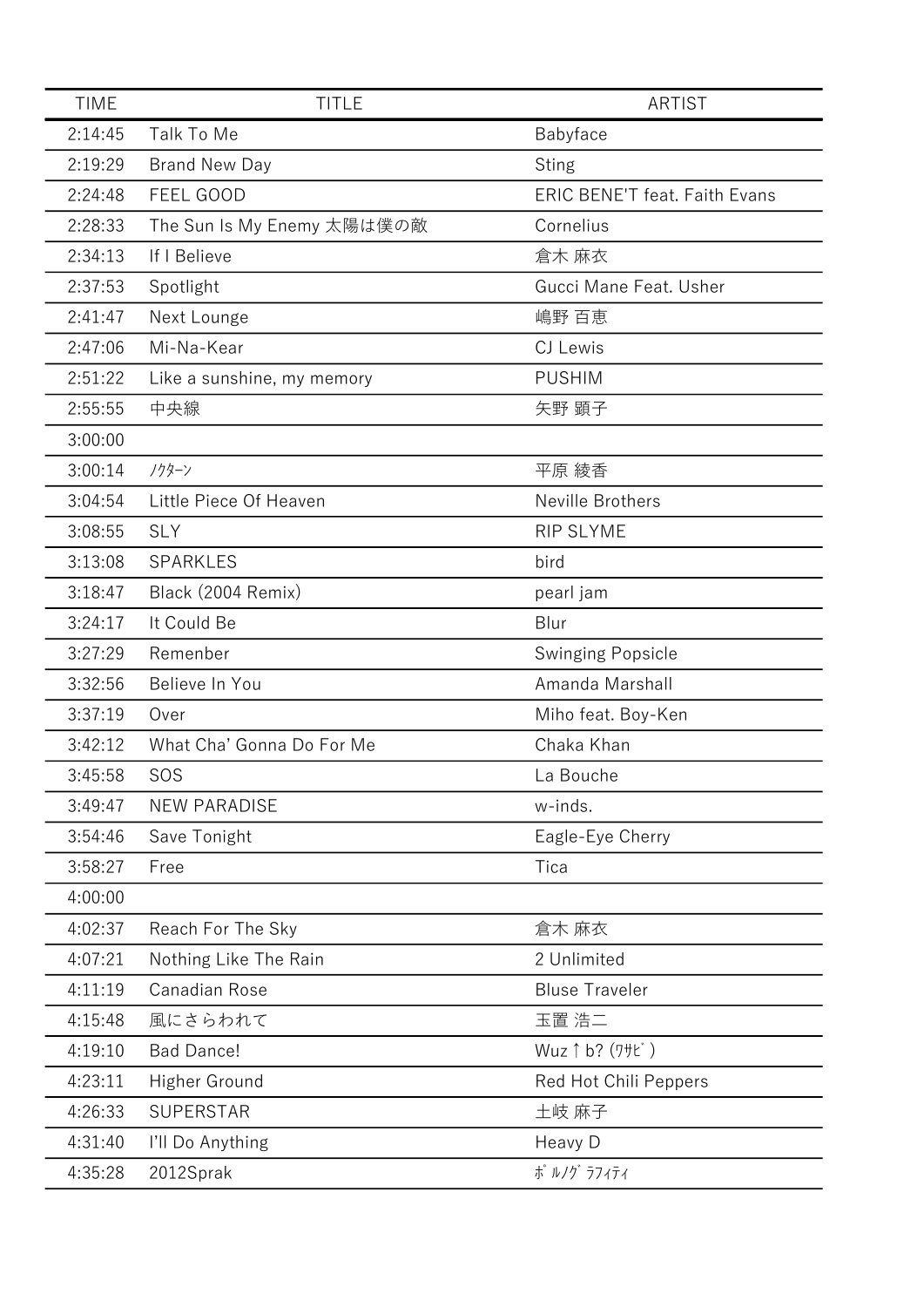| <b>TIME</b> | <b>TITLE</b>                       | <b>ARTIST</b>               |
|-------------|------------------------------------|-----------------------------|
| 4:39:32     | Make Love Stay                     | Dan Fogelberg               |
| 4:44:04     | <b>JUST THE WAY I AM</b>           | angel                       |
| 4:47:02     | <b>Joy Love Happiness</b>          | Mimi                        |
| 4:51:13     | 心拍数 2002.10.21なら100年会館             | 山崎 まさよし                     |
| 4:55:59     | 人生の扉                               | 竹内 まりや                      |
| 5:00:00     |                                    |                             |
| 5:00:00     | あなたを感じていたい                         | Zard                        |
| 5:05:05     | Susie Darlin'                      | Robin Luke                  |
| 5:07:41     | Love Minus Zero / No Limit         | <b>Rod Stewart</b>          |
| 5:12:08     | Day Job                            | Sunshine State              |
| 5:14:57     | Fire The Hole                      | Van Halen                   |
| 5:19:00     | ワンダ フル Cha-Cha                     | 山下 久美子                      |
| 5:22:50     | Be My Baby                         | Complex                     |
| 5:26:52     | ここにいるよ                             | Soulja feat. 青山 テルマ         |
| 5:32:15     | I Saw Mommy Kissing Santa Claus    | Pretenders                  |
| 5:34:19     | Ooh Baby, Baby                     | Jana                        |
| 5:38:03     | Streets Of Philadelphia            | <b>Bruce Springsteen</b>    |
| 5:41:15     | <b>Steal Your Thunder</b>          | Prefab Sprout               |
| 5:44:52     | $Oh   \cdots$                      | Sakura                      |
| 5:50:10     | I Wanna Know                       | Joe                         |
| 5:55:05     | A MILLION MILES AWAY               | <b>LENNY KRAVITZ</b>        |
| 6:00:00     |                                    |                             |
| 6:00:15     | Rock Your Baby                     | George McCrae               |
| 6:03:26     | Crying Lightning                   | <b>Arctic Monkeys</b>       |
| 6:07:06     | Old Pop In An Oak                  | Rednex                      |
| 6:10:38     | <b>Sunday Morning</b>              | No Doubt                    |
| 6:14:50     | Under The Light Of The Moon        | The Merrymakers             |
| 6:17:37     | Ooh Yeah                           | K-Ci & JoJo                 |
| 6:20:56     | She's international                | babyface                    |
| 6:24:21     | Tellin' Stories                    | The Charlatans              |
| 6:29:30     | ひまわりの丘で                            | 原田 知世                       |
| 6:32:55     | Boys And Girls                     | Tony Toni Tone (Rap By AMG) |
| 6:36:21     | <b>Break Me Into Little Pieces</b> | <b>Hot Gossip</b>           |
| 6:39:38     | You're my sunshine                 | <b>EXILE</b>                |
| 6:43:39     | Can't See Me                       | lan Brown                   |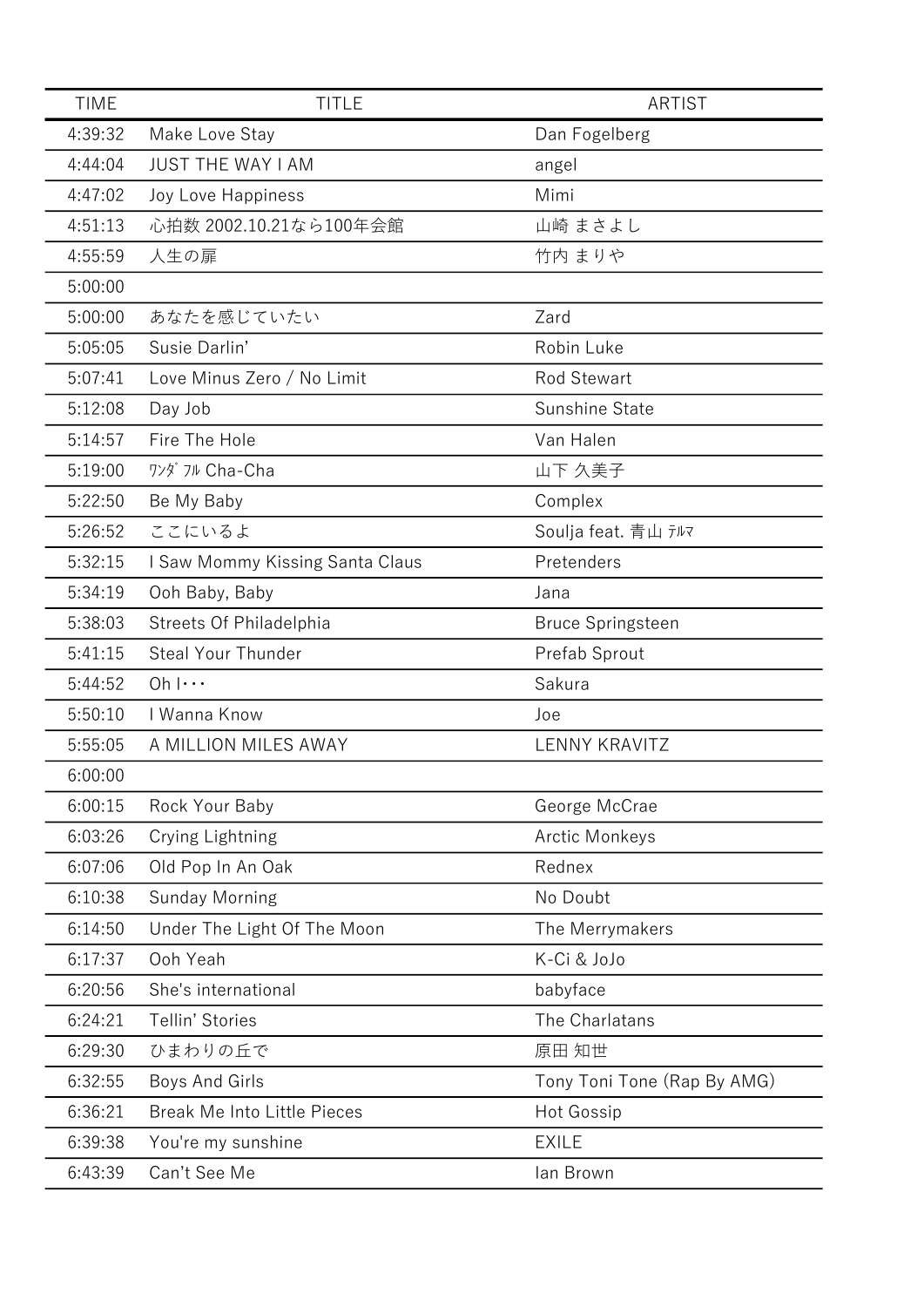| <b>TIME</b> | <b>TITLE</b>                            | <b>ARTIST</b>                                   |
|-------------|-----------------------------------------|-------------------------------------------------|
| 6:48:33     | <b>Heartbreak Hotel</b>                 | Whitney Houston feat. Faith Evans & Kelly Price |
| 6:53:03     | Celebration                             | C.J.Lewis                                       |
| 6:56:32     | Searchin'                               | monica                                          |
| 7:00:00     |                                         |                                                 |
| 7:02:06     | M                                       | <b>ERIC MARTIN</b>                              |
| 7:07:10     | Heavy Starry Chain                      | Tommy heavenly6                                 |
| 7:11:20     | The Proof Of You                        | Comfort                                         |
| 7:15:13     | You give me something                   | Jamiroquai                                      |
| 7:18:37     | 好きだ                                     | YOASOBI                                         |
| 7:22:14     | Lucy In The Sky With Diamonds           | <b>AIMEE MANN</b>                               |
| 7:26:05     | Touch Of Your Love                      | Me & My                                         |
| 7:28:48     | Long Train Runnin'                      | The Doobie Brothers                             |
| 7:32:37     | 花束                                      | buck number                                     |
| 7:37:18     | <b>SIMPLE AND SURE</b>                  | The Pains Of Being Pure At Heart                |
| 7:41:03     | Victims                                 | Boy George & Culture Club                       |
| 7:45:54     | Fade To Blue                            | Leann Rimes                                     |
| 7:49:10     | 車輪の唄                                    | <b>BUMP OF CHICKEN</b>                          |
| 7:53:35     | My Star                                 | lan Brown                                       |
| 8:00:00     |                                         |                                                 |
| 8:02:05     | Your Easy Lovin' Ain't Pleasin' Nothin' | <b>MAYER HAWTHORNE</b>                          |
| 8:05:05     | LOVE 4 REAL                             | Sakura                                          |
| 8:10:09     | Take On Me                              | Reel Bigg Fish                                  |
| 8:13:02     | <b>JUST PUSH PLAY</b>                   | <b>AEROSMITH</b>                                |
| 8:17:00     | あなたがここにいて抱きしめることができるなら                  | miwa                                            |
| 8:22:35     | Someone Like You                        | Adele                                           |
| 8:27:34     | Everything You Want                     | <b>Vertical Horizon</b>                         |
| 8:31:35     | Rock The Casbah                         | THE CLASH                                       |
| 8:35:35     | 予告                                      | aiko                                            |
| 8:39:27     | The Awakening                           | <b>SCREAMING MALDINI</b>                        |
| 8:42:46     | <b>Sunday Morning</b>                   | No Doubt                                        |
| 8:46:58     | <b>HERE IS GONE</b>                     | the goo goo dols                                |
| 8:51:09     | Life goes on $\sim$ side K $\sim$       | <b>CHEMISTRY</b>                                |
| 8:54:53     | Remedy                                  | Swoop                                           |
| 9:00:00     |                                         |                                                 |
| 9:03:30     | Eyes Of A Child                         | Debbie Gibson                                   |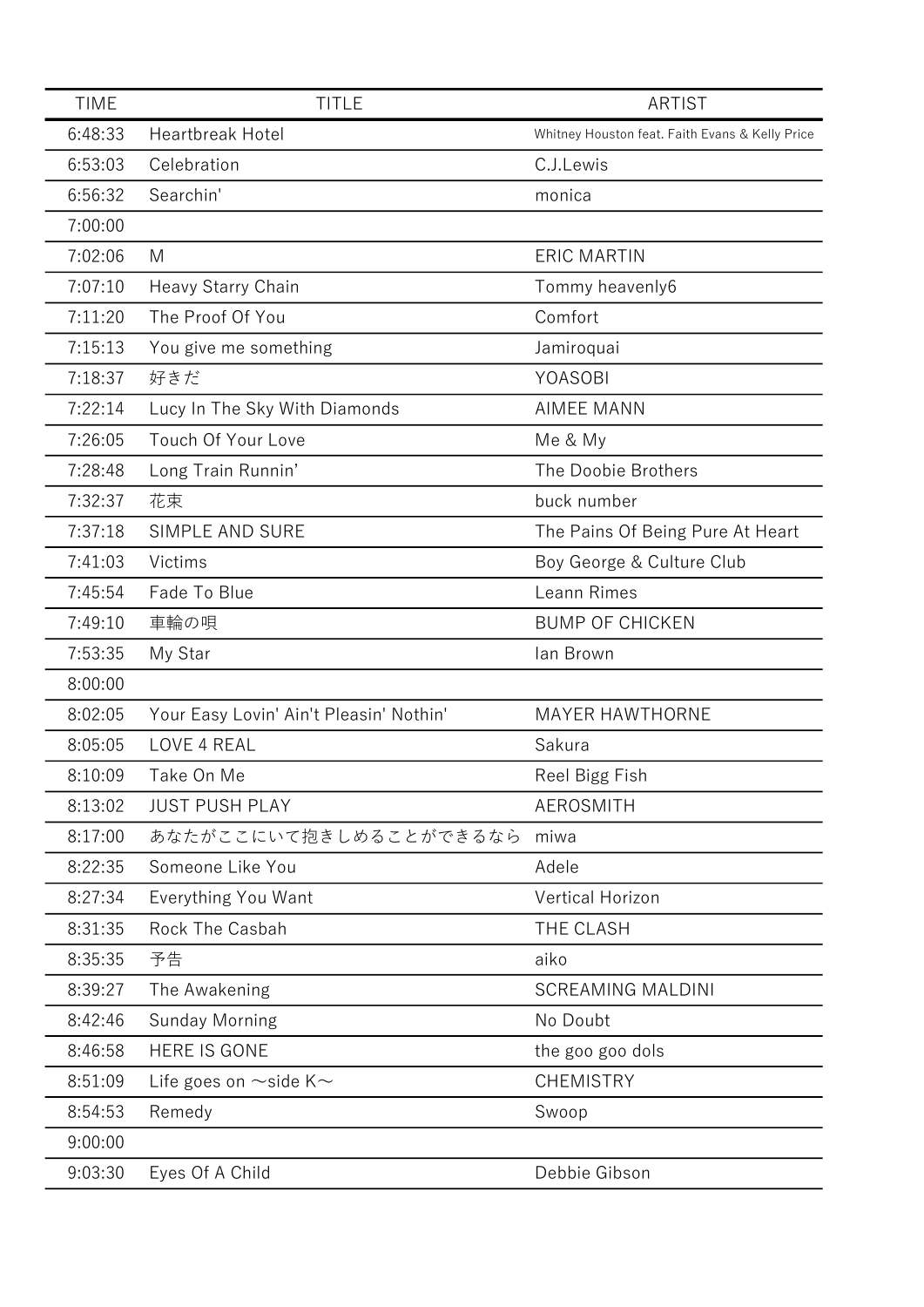| <b>TIME</b> | <b>TITLE</b>                                | <b>ARTIST</b>                       |
|-------------|---------------------------------------------|-------------------------------------|
| 9:05:47     | 歩行者優先                                       | ゆず                                  |
| 9:09:59     | Valentine's Day                             | <b>LINKIN PARK</b>                  |
| 9:13:14     | ONE LOVE                                    | THE STONE ROSES                     |
| 9:16:48     | PASSEIO NAS ESTRELAS                        | 小野帅                                 |
| 9:20:22     | Say You Won't Let Go                        | James Arthur                        |
| 9:24:10     | Separate Ways (Worlds Apart)                | Journey                             |
| 9:29:32     | Tie A Yellow Rribbon Round The Ole Oak Tree | Tony Orland & Dawn                  |
| 9:33:15     | フラッグを立てろ                                    | <b>YUKI</b>                         |
| 9:38:16     | <b>MIND TRICK - REMIX</b>                   | <b>JAMIE CULLUM</b>                 |
| 9:41:58     | <b>GONNA MAKE YOU SWEAT</b>                 | C+C MUSIC FACTORY                   |
| 9:46:03     | <b>MORNING SUN</b>                          | <b>INCOGNITO</b>                    |
| 9:50:43     | できっこないを やらなくちゃ                              | サンボ マスター                            |
| 9:54:16     | Moving                                      | <b>TRAVIS</b>                       |
| 12:40:00    |                                             |                                     |
| 12:40:27    | Kiss And Tell                               | <b>G.LOVE &amp; SPECIAL SAUCE</b>   |
| 12:43:31    | Sundown and hightide                        | Grapevine                           |
| 12:47:06    | Lost                                        | END OF THE WORLD feat. Clean Bandit |
| 12:50:43    | <b>OMG</b>                                  | Gyffin & Carly Rae Jepsen           |
| 12:54:36    | Cherish                                     | Madonna                             |
| 13:00:00    |                                             |                                     |
| 13:00:15    | Oh Yeah                                     | <b>TAXIRIDE</b>                     |
| 13:04:25    | <b>FREE</b>                                 | ポ ルカト゛ットスティング レイ                    |
| 13:07:26    | <b>GOIN' CRAZY</b>                          | <b>NATALIE</b>                      |
| 13:12:17    | I Really Miss You                           | S Club 7                            |
| 13:16:19    | A NEW DAY IS COMIN'                         | THE BAWDIES                         |
| 13:20:04    | Window In The Skies                         | U <sub>2</sub>                      |
| 13:24:20    | The Flame                                   | Cheap Trick                         |
| 16:00:00    |                                             |                                     |
| 16:00:14    | fall back down                              | <b>RANCID</b>                       |
| 16:03:54    | サイハテアイニ                                     | <b>RADWIMPS</b>                     |
| 16:07:51    | I Care 'Bout You                            | Milestone                           |
| 16:12:26    | All For Love                                | <b>ADRIANA EVANS</b>                |
| 16:16:56    | 朝が来る前に ~さすらいバージョン~                          | 鶴とさすらいアフロ田中                         |
| 16:21:26    | LANDED                                      | <b>BEN FOLDS</b>                    |
| 16:26:01    | PERFECT WAY                                 | <b>SCRITTI POLITTI</b>              |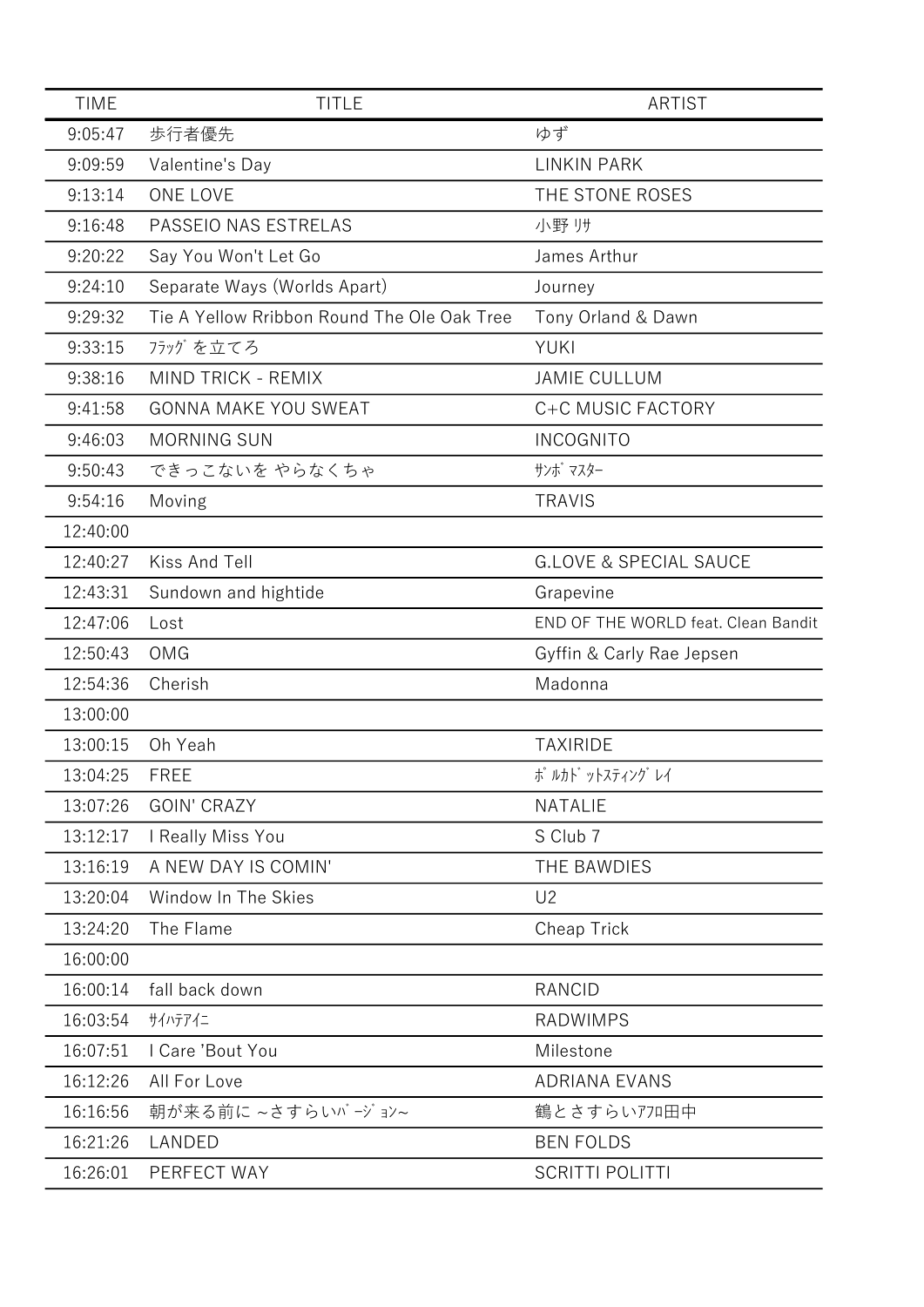| <b>TIME</b> | <b>TITLE</b>                     | <b>ARTIST</b>                  |
|-------------|----------------------------------|--------------------------------|
| 16:33:00    | Hard                             | Rihanna feat. Young Jeezy      |
| 16:37:11    | Disco (Bad dance doesn't matter) | chelmico                       |
| 16:41:09    | I'm Kissing You                  | Des'ree                        |
| 16:45:58    | Candle In The Wind               | Elton John                     |
| 16:49:56    | アイノカチ                            | 童子-T feat. KREVA               |
| 16:53:28    | Treat Me Right                   | <b>Charlene Smith</b>          |
| 16:58:07    | Venice Beech                     | Peter White                    |
| 19:10:00    |                                  |                                |
| 19:10:35    | <b>BLUES DON'T CARE</b>          | Buddy Guy feat. GARY CLARK Jr. |
| 19:13:59    | I Don't Wanna Live Forever       | Zayn & Taylor Swift            |
| 19:18:13    | 初恋が泣いている                         | あいみょん                          |
| 19:22:07    | <b>BREAKAWAY</b>                 | <b>KELLY CLARKSON</b>          |
| 19:26:11    | Every Time I Close My Eyes       | <b>Backstreet Boys</b>         |
| 19:31:11    | If You Only Knew                 | Shinedown                      |
| 19:34:55    | 恋の寿命                             | Galileo Galilei                |
| 19:40:20    | All The Right Moves              | OneRepublic                    |
| 19:44:17    | Why                              | Sybil                          |
| 19:48:20    | Magic Music                      | 木村加方                           |
| 19:51:11    | PUT YOUR ARMS AROUND ME          | NATURAL                        |
| 19:54:19    | So Help Me Girl                  | <b>Gary Barlow</b>             |
| 20:00:00    |                                  |                                |
| 20:00:15    | Gone, Gone, Gone                 | <b>Phillip Phillips</b>        |
| 20:03:42    | ⅠMiss You 〜時を越えて〜                | Misia + DCT                    |
| 20:08:12    | Perfume                          | <b>Britney Spears</b>          |
| 20:12:08    | House Of Love                    | East Seventeen                 |
| 20:16:41    | Anniversary                      | 今井 美樹                          |
| 20:21:44    | The Story                        | Allure                         |
| 20:26:04    | Want To Be With You              | ZAN                            |
| 20:31:11    | Undertow                         | MR. BIG                        |
| 20:35:59    | More Than Words                  | <b>MAN WITH A MISSION</b>      |
| 20:40:11    | <b>Beautiful Life</b>            | Ace Of Base                    |
| 20:43:48    | Drunk On Love                    | Basia                          |
| 20:48:46    | ふがいないや                           | <b>YUKI</b>                    |
| 20:52:36    | 1, 2, 3, 4 (I Love You)          | Plain White T's                |
| 20:55:53    | There's Your Trouble             | Dixie Chicks                   |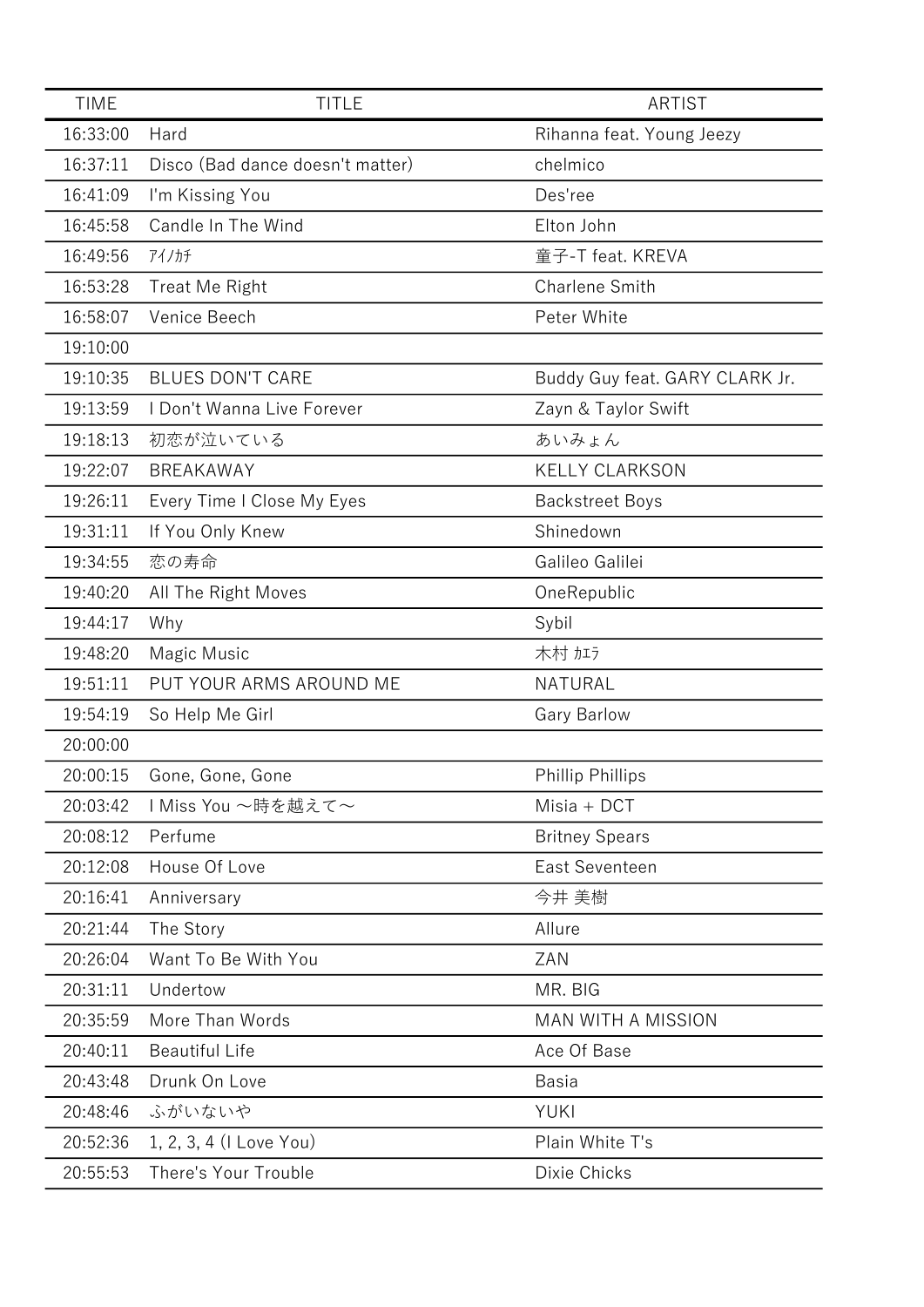| <b>TIME</b> | <b>TITLE</b>                      | <b>ARTIST</b>                        |
|-------------|-----------------------------------|--------------------------------------|
| 21:00:00    |                                   |                                      |
| 21:00:15    | ROUND AND ROUND                   | Nathan                               |
| 21:04:34    | 透明色のクルージング                        | Keishi Tanaka feat. fox capture plan |
| 21:08:40    | <b>FLASHING LIGHTS</b>            | Kanye West feat. DWELE               |
| 21:12:38    | No Fool No More                   | En Vogue                             |
| 21:16:27    | ハルジオン                             | <b>BUMO PF CHICKEN</b>               |
| 21:20:59    | leaving new york                  | R.E.M.                               |
| 21:25:55    | Pass You By                       | Boyz II Men                          |
| 21:31:11    | You've Got To Hide Your Love Away | The Beatles                          |
| 21:33:17    | Your Seacret Love                 | Luther Vandross                      |
| 21:37:43    | Come Again                        | M-Flo                                |
| 21:43:35    | Is It Any Wonder?                 | Keane                                |
| 21:46:48    | 夢で逢えたら                            | 鈴木 雅之                                |
| 21:51:03    | <b>Request Line</b>               | Zhane                                |
| 21:54:48    | Bed                               | J. Holiday                           |
| 22:00:00    |                                   |                                      |
| 22:00:15    | ROCK WIT U (AWWW BABY)            | <b>ASHANTI</b>                       |
| 22:03:42    | <b>DON'T STOP</b>                 | PUSHIM × 韻シスト                        |
| 22:08:04    | GOLD                              | The Artist Formaly Known As Prince   |
| 22:15:20    | Hold My Hand                      | Michael Jackson Duet With Akon       |
| 22:18:59    | <b>ODD FUTURE</b>                 | <b>UVERworld</b>                     |
| 22:22:41    | Exception                         | Ana Johnsson                         |
| 22:26:07    | A Song For The Lovers             | <b>Richard Ashcroft</b>              |
| 22:31:11    | Sometimes                         | The Brand New Heavies                |
| 22:35:49    | Ain't 2 Proud 2 Beg               | <b>TLC</b>                           |
| 22:41:43    | flowers                           | Crystal Kay                          |
| 22:47:20    | Alison                            | Elvis Costello                       |
| 22:50:45    | Woman                             | 中西 圭三                                |
| 22:55:29    | That'sReally Super, Supergirl     | <b>XTC</b>                           |
| 23:00:00    |                                   |                                      |
| 23:00:15    | 99 Luftballons                    | Nena                                 |
| 23:04:06    | I Was Made For Lovin' You         | Kiss                                 |
| 23:08:38    | 光のロック                             | サンボ マスター                             |
| 23:12:37    | Stuck With You                    | Huey Lewis And The News              |
| 23:17:03    | ソウルメイトを探して                        | 竹内 まりや                               |